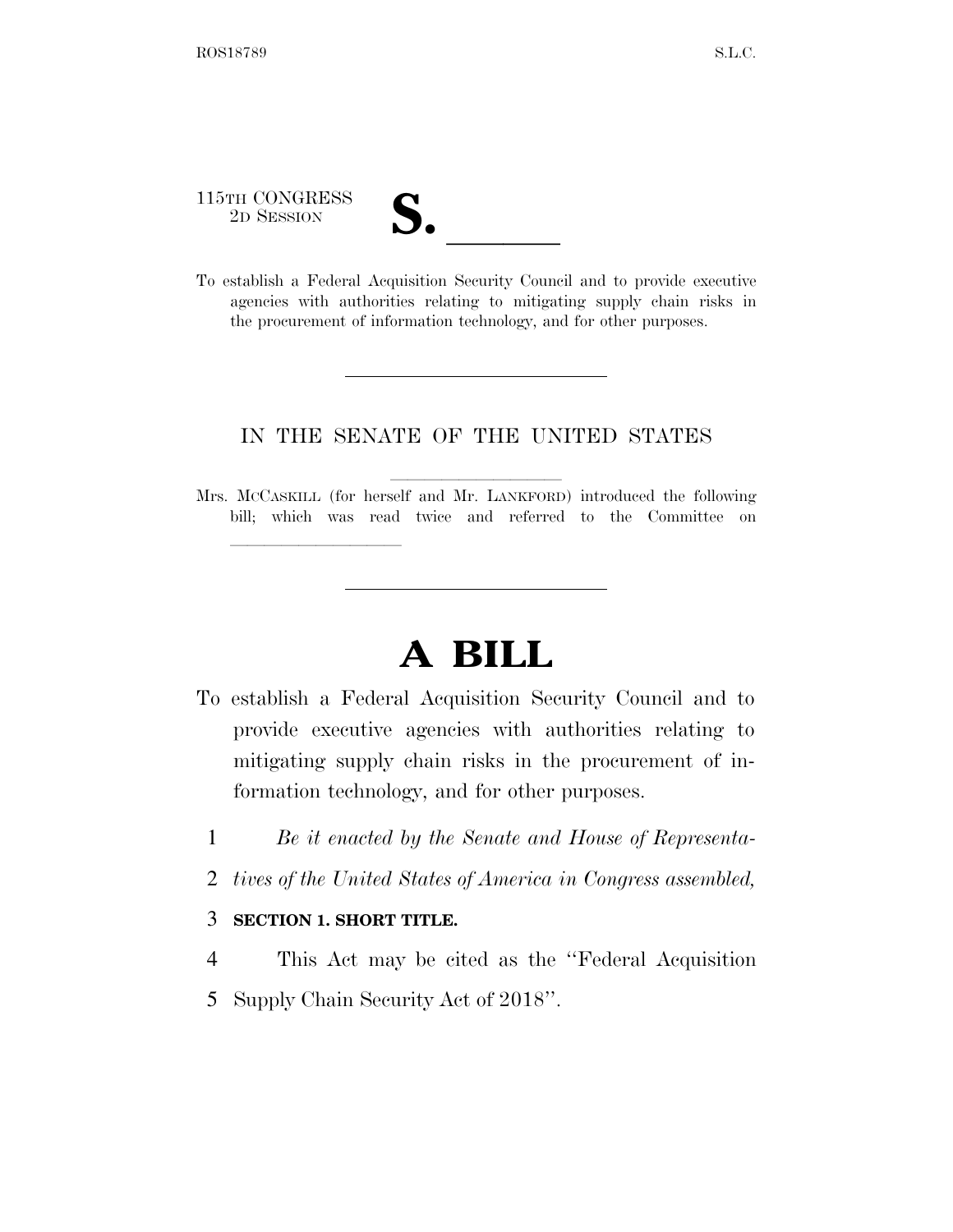| $\mathbf{1}$   | SEC. 2. FEDERAL ACQUISITION SECURITY COUNCIL.         |
|----------------|-------------------------------------------------------|
| $\overline{2}$ | (a) IN GENERAL.—Chapter 13 of title 41, United        |
| 3              | States Code, is amended by adding at the end the fol- |
| $\overline{4}$ | lowing new subchapter:                                |
| 5              | "Subchapter III—Federal Acquisition"                  |
| 6              | <b>Security Council</b>                               |
| 7              | "§1321. Definitions                                   |
| 8              | "In this subchapter:                                  |
| 9              | "(1) APPROPRIATE CONGRESSIONAL COMMIT-                |
| 10             | TEES.—The term 'appropriate congressional com-        |
| 11             | mittees' means-                                       |
| 12             | $\lq\lq$ the Committee on Homeland Security           |
| 13             | and Governmental Affairs, the Committee on            |
| 14             | the Judiciary, the Committee on Armed Serv-           |
| 15             | ices, the Committee on Appropriations, the Se-        |
| 16             | lect Committee on Intelligence, and the major-        |
| 17             | ity and minority leader of the Senate; and            |
| 18             | "(B) the Committee on Oversight and Gov-              |
| 19             | ernment Reform, the Committee on the Judici-          |
| 20             | ary, the Committee on Armed Services, the             |
| 21             | Committee on Appropriations, the Committee            |
| 22             | on Homeland Security, the Permanent Select            |
| 23             | Committee on Intelligence, and the Speaker and        |
| 24             | minority leader of the House of Representa-           |
| 25             | tives.                                                |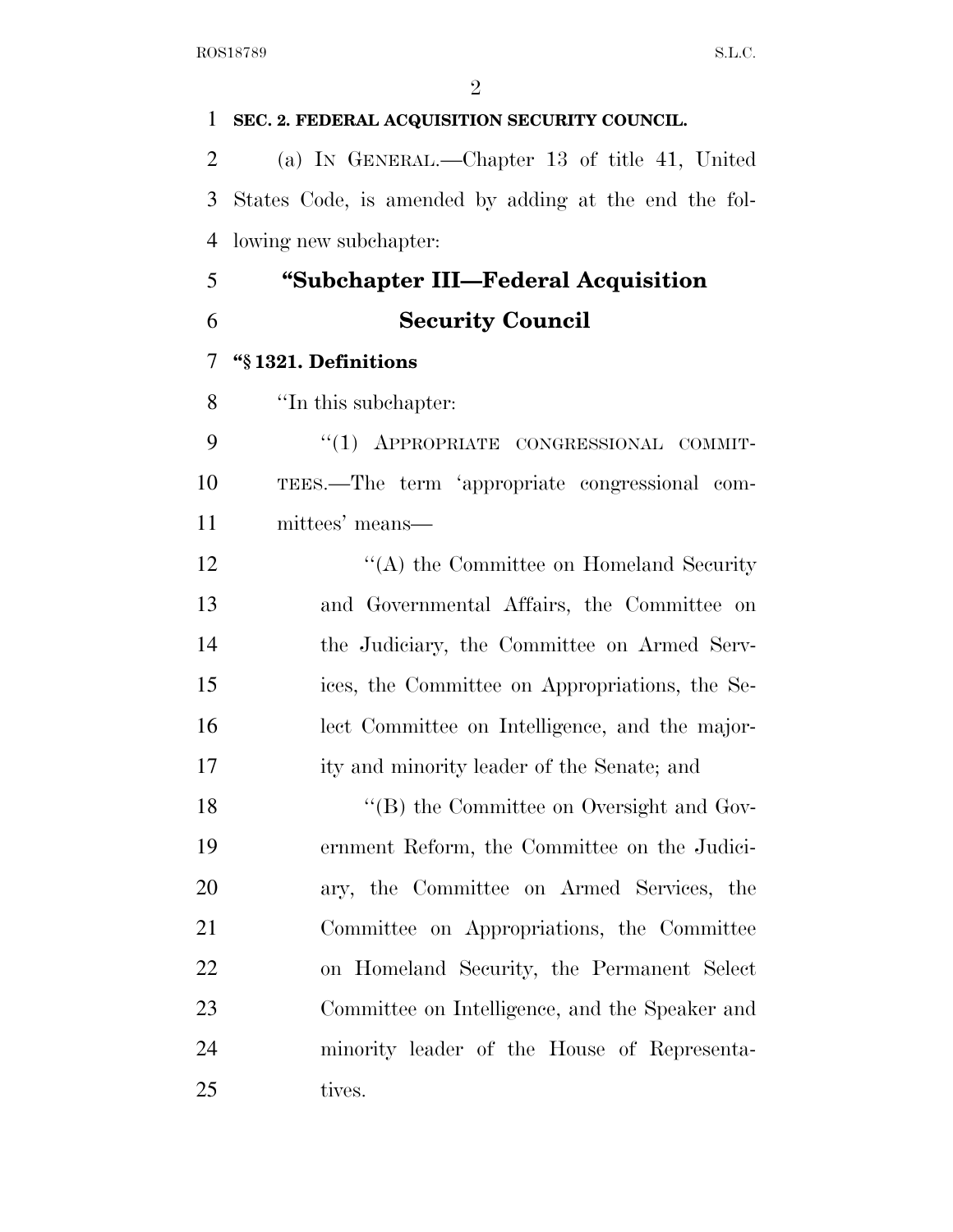| $\mathbf{1}$   | "(2) COUNCIL.—The term 'Council' means the               |
|----------------|----------------------------------------------------------|
| $\overline{2}$ | Federal Acquisition Security Council established         |
| 3              | under section $1322(a)$ .                                |
| $\overline{4}$ | "(3) INFORMATION TECHNOLOGY.—The term                    |
| 5              | 'information technology' has the meaning given that      |
| 6              | term in section 11101 of title 40.                       |
| 7              | "(4) SUPPLY CHAIN RISK.—The term 'supply                 |
| 8              | chain risk' has the meaning given that term in sec-      |
| 9              | tion 4713.                                               |
| 10             | "§1322. Establishment and membership                     |
| 11             | "(a) ESTABLISHMENT.—There is established in the          |
| 12             | executive branch a Federal Acquisition Security Council. |
| 13             | $``$ (b) MEMBERSHIP.—                                    |
| 14             | " $(1)$ IN GENERAL.—The following agencies               |
| 15             | shall be represented on the Council:                     |
| 16             | "(A) The Office of Management and                        |
| 17             | Budget.                                                  |
| 18             | "(B) The General Services Administration.                |
| 19             | "(C) The Department of Homeland Secu-                    |
| 20             | rity.                                                    |
| 21             | "(D) The Office of the Director of Na-                   |
| 22             | tional Intelligence.                                     |
| 23             | " $(E)$ The Federal Bureau of Investigation.             |
| 24             | $\lq\lq(F)$ The Department of Defense.                   |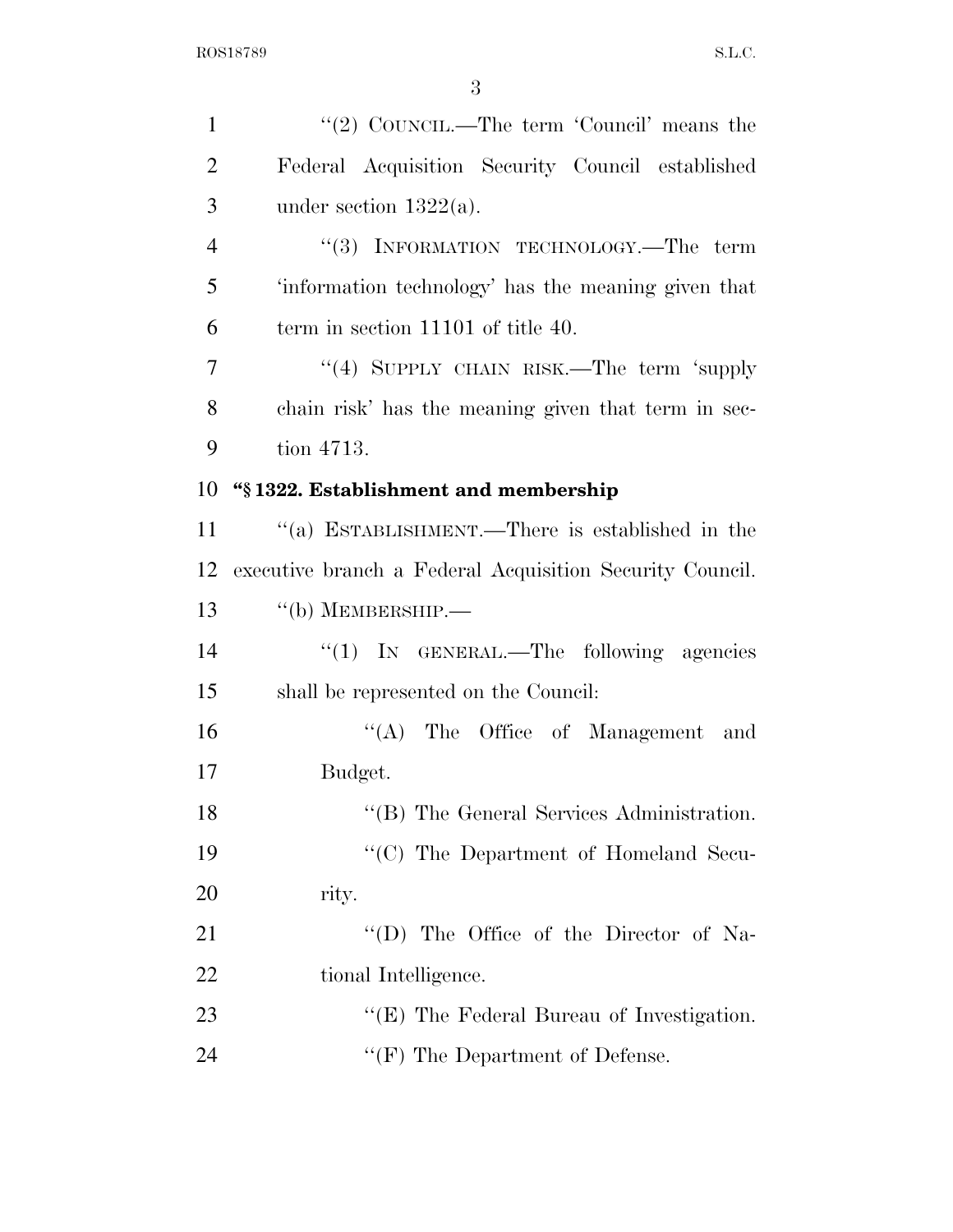| $\mathbf{1}$   | "(G) The National Institute of Standards         |
|----------------|--------------------------------------------------|
| $\overline{2}$ | and Technology.                                  |
| 3              | $H(H)$ Such other executive agencies as de-      |
| $\overline{4}$ | termined by the Chairperson of the Council.      |
| 5              | $"(2)$ LEAD REPRESENTATIVES.—                    |
| 6              | "(A) DESIGNATION.—                               |
| 7              | "(i) IN GENERAL.—The head of each                |
| 8              | agency represented on the Council shall          |
| 9              | designate a representative of that agency        |
| 10             | as the lead representative of the agency on      |
| 11             | the Council not later than 90 days after         |
| 12             | the date of the enactment of the Federal         |
| 13             | Acquisition Supply Chain Security Act of         |
| 14             | 2018.                                            |
| 15             | "(ii) REQUIREMENTS.—The rep-                     |
| 16             | resentative of an agency designated under        |
| 17             | clause (i) shall have expertise in supply        |
| 18             | chain risk management, acquisitions, or in-      |
| 19             | formation technology.                            |
| 20             | "(B) FUNCTIONS.—The lead representa-             |
| 21             | tive of an agency designated under subpara-      |
| 22             | $graph$ $(A)$ shall ensure that appropriate per- |
| 23             | sonnel, including leadership and subject matter  |
| 24             | experts of the agency, are aware of the business |
| 25             | of the Council.                                  |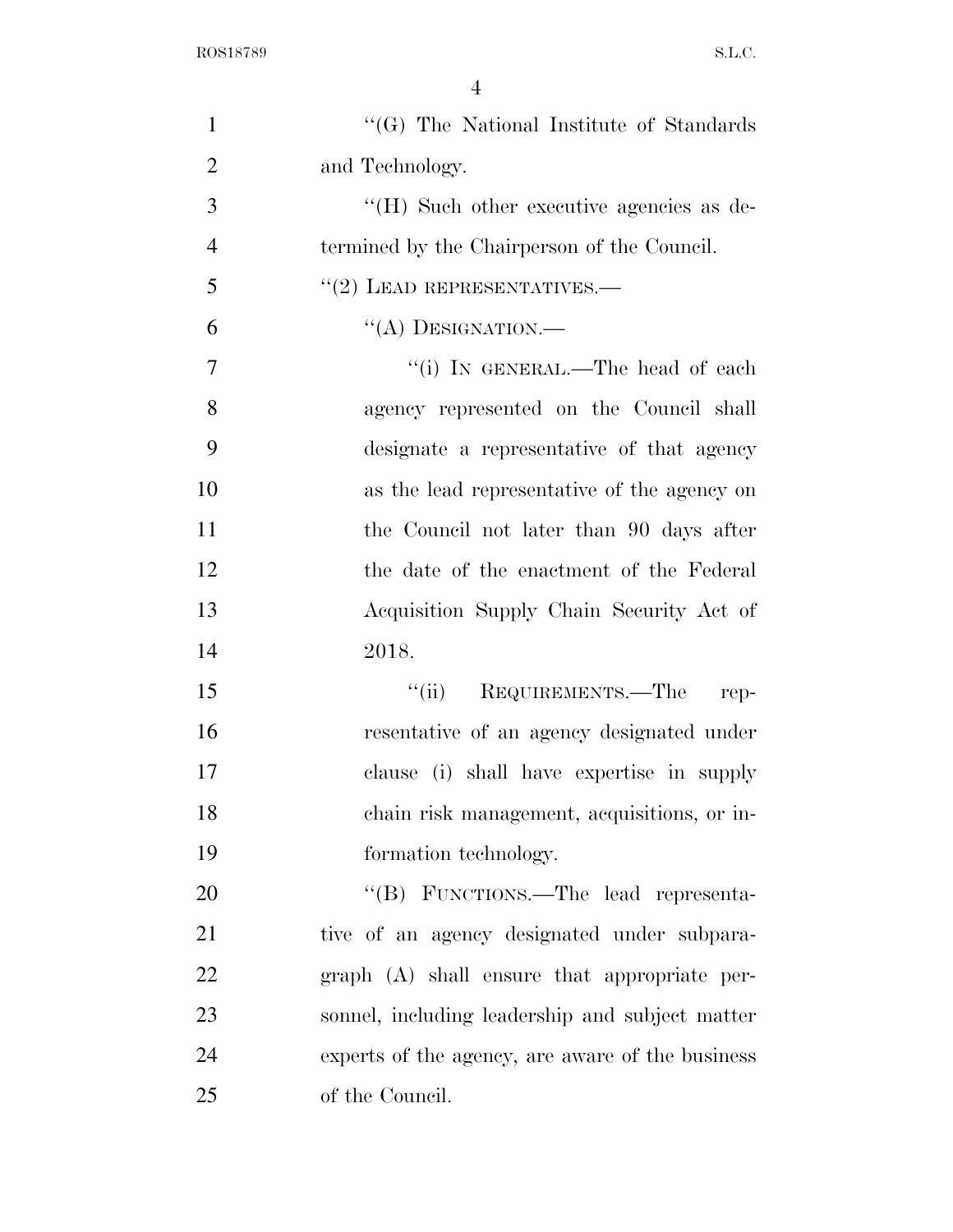| $\mathbf{1}$   | $``(e)$ CHAIRPERSON.—                                     |
|----------------|-----------------------------------------------------------|
| $\overline{2}$ | "(1) DESIGNATION.—The Director of the Office              |
| 3              | of Management and Budget shall designate a senior-        |
| $\overline{4}$ | level official from the Office of Management and          |
| 5              | Budget to serve as the Chairperson of the Council         |
| 6              | not later than 90 days after the date of the enact-       |
| 7              | ment of the Federal Acquisition Supply Chain Secu-        |
| 8              | rity Act of 2018.                                         |
| 9              | "(2) FUNCTIONS.—The Chairperson shall per-                |
| 10             | form functions that include—                              |
| 11             | "(A) subject to subsection (d), developing                |
| 12             | a schedule for meetings of the Council;                   |
| 13             | $\lq\lq(B)$ designating executive agencies to be          |
| 14             | represented on the Council under subsection               |
| 15             | (b)(1)(H);                                                |
| 16             | $\lq\lq$ (C) in consultation with the lead rep-           |
| 17             | resentative of each agency represented on the             |
| 18             | Council, developing a charter for the Council;            |
| 19             | and                                                       |
| 20             | "(D) not later than 7 days after comple-                  |
| 21             | tion of the charter, submitting the charter to            |
| 22             | the appropriate congressional committees.                 |
| 23             | "(d) MEETINGS.—The Council shall meet not later           |
| 24             | than 180 days after the date of the enactment of the Fed- |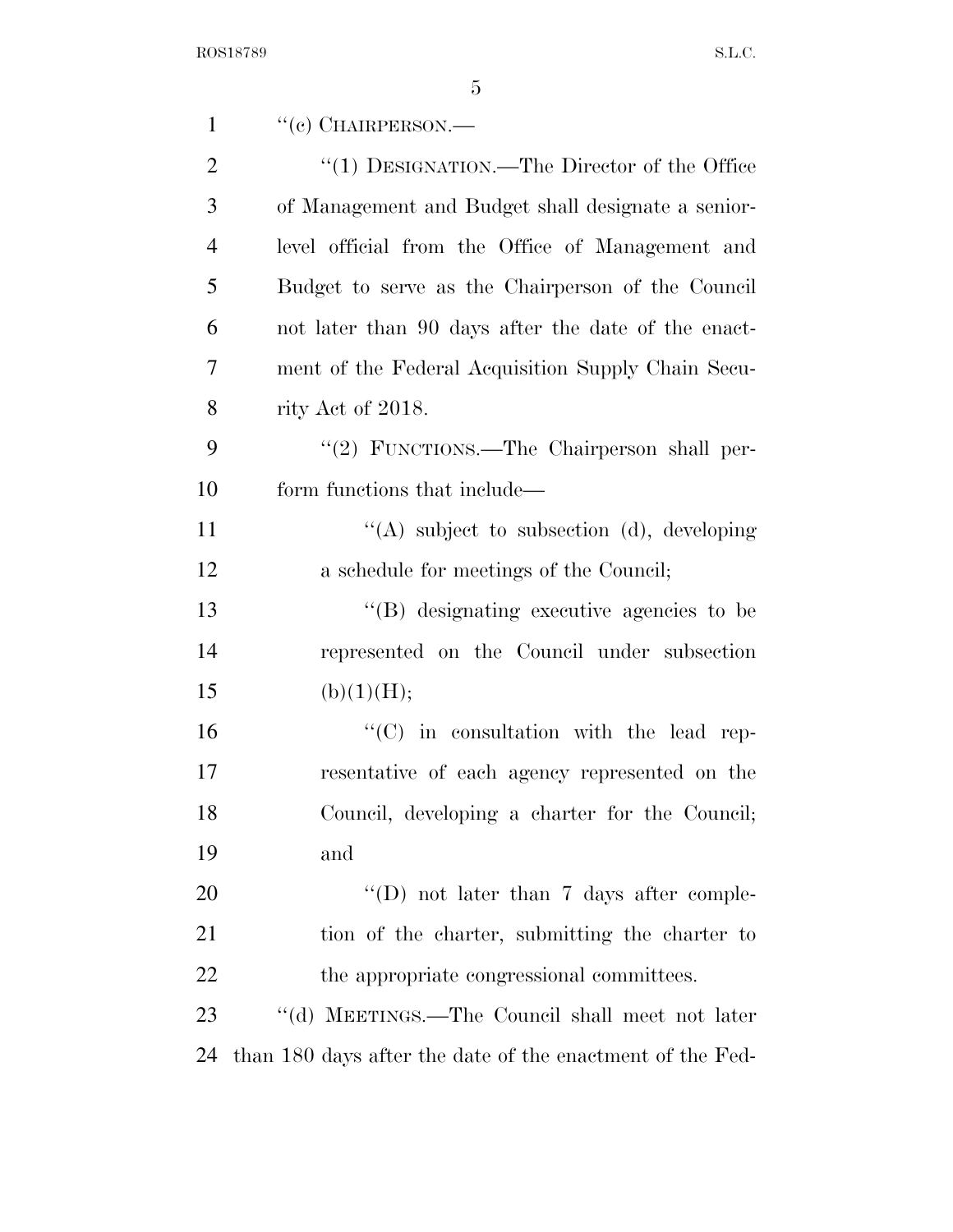eral Acquisition Supply Chain Security Act of 2018 and not less frequently than quarterly thereafter.

## **''§ 1323. Functions**

 ''(a) IN GENERAL.—The Council shall perform func-tions that include the following:

''(1) Developing criteria and processes—

 $\langle (A)$  for assessing threats and vulnerabilities relating to supply chain risk posed by the acquisition of information tech- nology to national security and the public inter-est; and

 $\langle (B)$  for sharing information among execu- tive agencies, including the intelligence commu- nity, and the private sector where appropriate, with respect to assessments of that risk.

 ''(2) Defining the responsibilities of executive agencies, consistent with existing law, for manage-ment of such assessments.

 ''(3) Issuing guidance to executive agencies for incorporating information relating to supply chain risks and other relevant information into procure- ment decisions for the protection of national security and the public interest.

24 "(4) Developing standards and measures for supply chain risk management, including assess-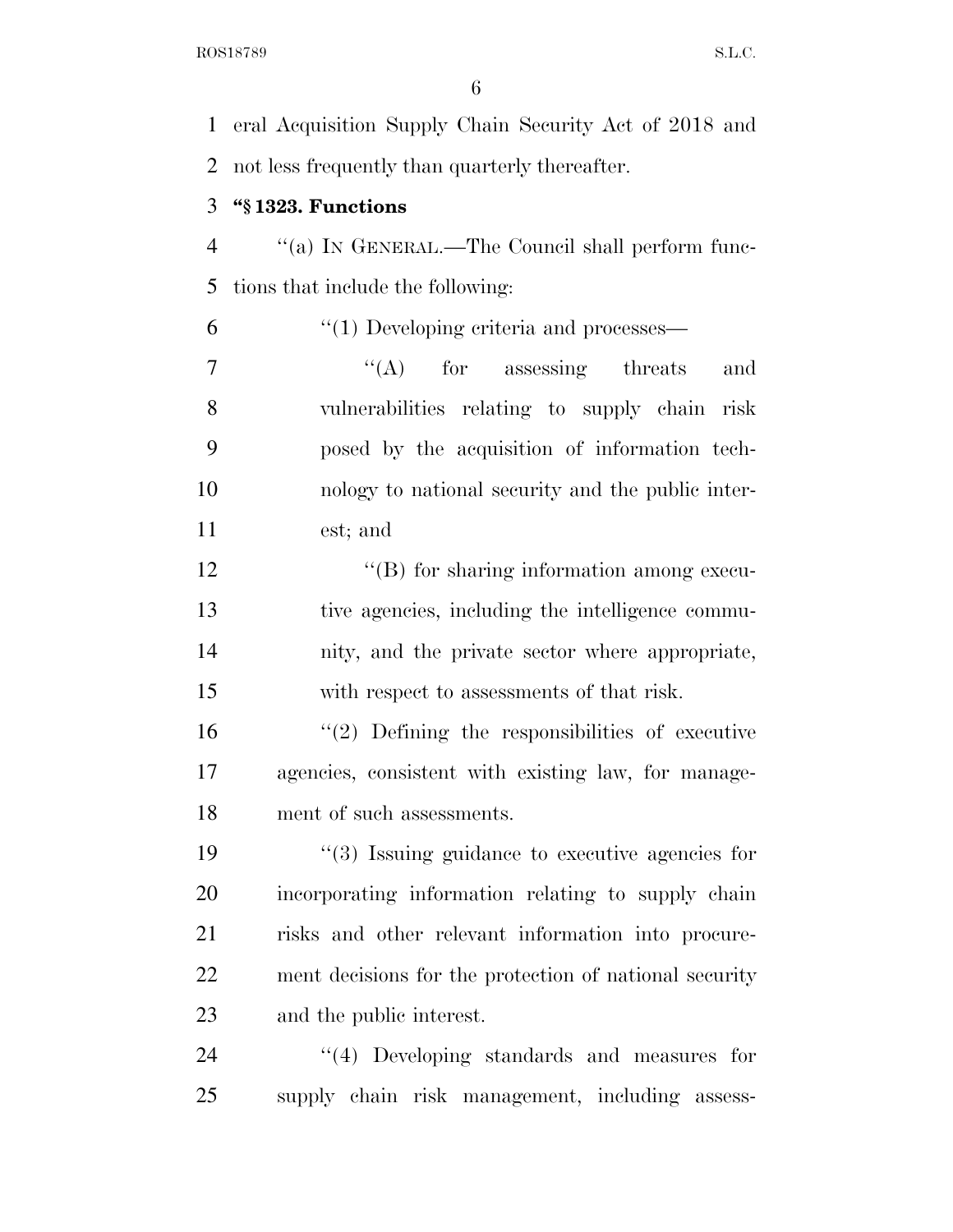ments, evaluations, mitigation, and response that take into consideration national security and other factors relevant to the public interest. 4 "(5) Consulting, as appropriate, with the pri- vate sector and other nongovernmental stakeholders on issues relating to the management of supply chain risks posed by the acquisition of information technology. ''(6) Determining whether the exclusion of a source made by one executive agency should apply to all executive agencies upon receiving a notification under section 4713 and carrying out such other ac- tions as are agreed upon by the Council. ''(b) AUTHORITY TO REQUEST INFORMATION.—The Council may request such information from executive agencies as is necessary for the Council to carry out its functions under subsection (a). 18 "'(c) PROGRAM OFFICE.—The Council may establish a program office to assist the Council in carrying out its functions under subsection (a). ''(d) RELATIONSHIP TO OTHER COUNCILS.—The Council shall consult and coordinate with other relevant councils to the maximum extent practicable. ''(e) RULE OF CONSTRUCTION.—Nothing in this sec-tion shall limit the authority of the Office of Federal Pro-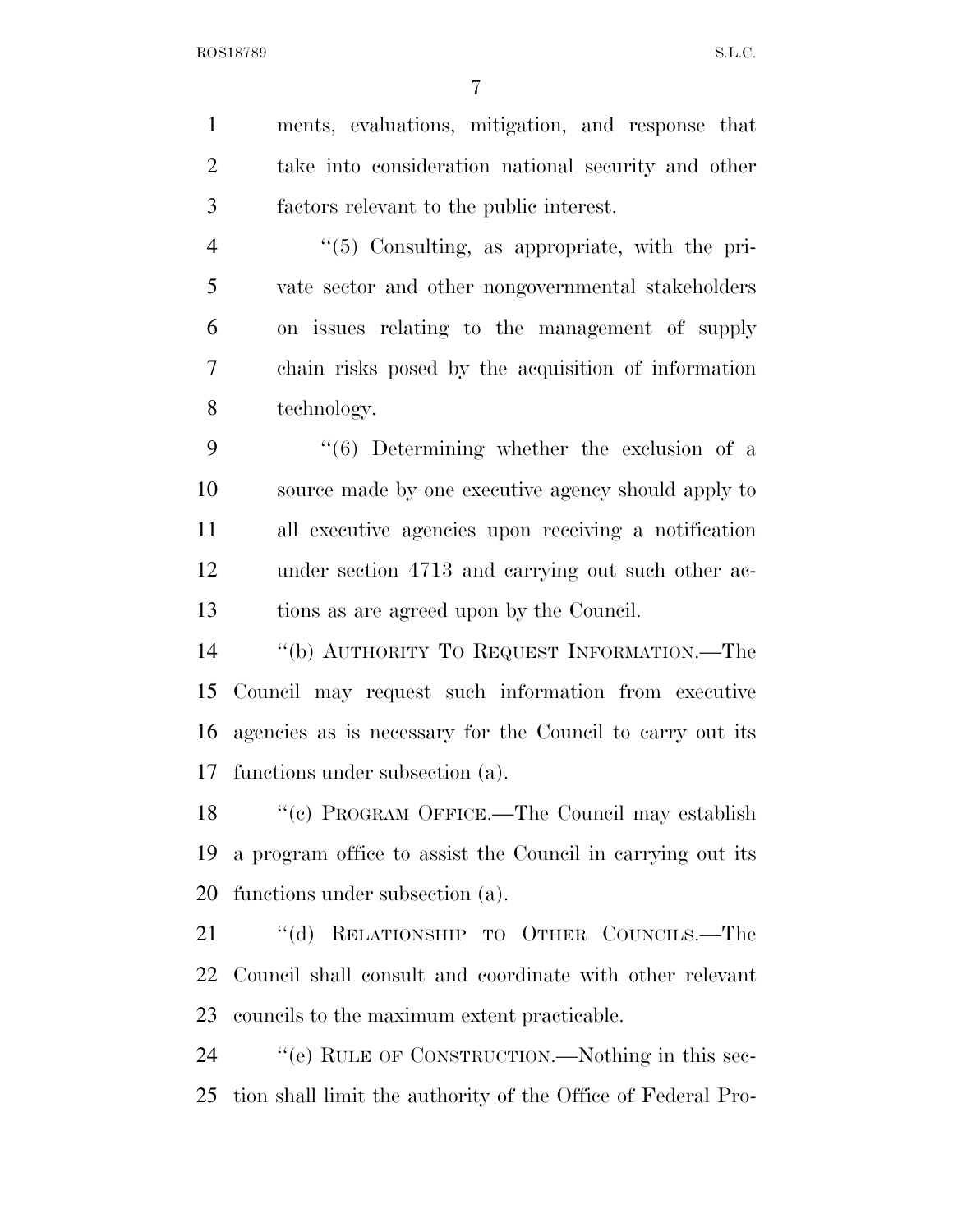curement Policy to carry out the responsibilities of that Office under any other provision of law.

### **''§ 1324. Strategic plan**

 ''(a) IN GENERAL.—Not later than 180 days after the date of the enactment of the Federal Acquisition Sup- ply Chain Security Act of 2018, the Council shall develop a strategic plan for addressing supply chain risks posed by the acquisition of information technology and for man-aging such risks that includes—

 $\frac{1}{2}$  (1) the criteria and processes required under 11 section  $1323(a)(1)$ , including a threshold and re- quirements for sharing relevant information about such risks with all executive agencies;

 $\mathcal{L}(2)$  an identification of existing authorities for addressing such risks;

 ''(3) an identification and promulgation of best practices and procedures and available resources for executive agencies to assess and mitigate such risks; 19 ''(4) recommendations for any legislative, regu- latory, or other policy changes to improve efforts to address such risks;

  $\qquad$   $\qquad$   $\qquad$   $\qquad$   $\qquad$   $\qquad$   $\qquad$   $\qquad$   $\qquad$   $\qquad$   $\qquad$   $\qquad$   $\qquad$   $\qquad$   $\qquad$   $\qquad$   $\qquad$   $\qquad$   $\qquad$   $\qquad$   $\qquad$   $\qquad$   $\qquad$   $\qquad$   $\qquad$   $\qquad$   $\qquad$   $\qquad$   $\qquad$   $\qquad$   $\qquad$   $\qquad$   $\qquad$   $\qquad$   $\qquad$   $\qquad$  new policies or procedures on existing contracts and the procurement process;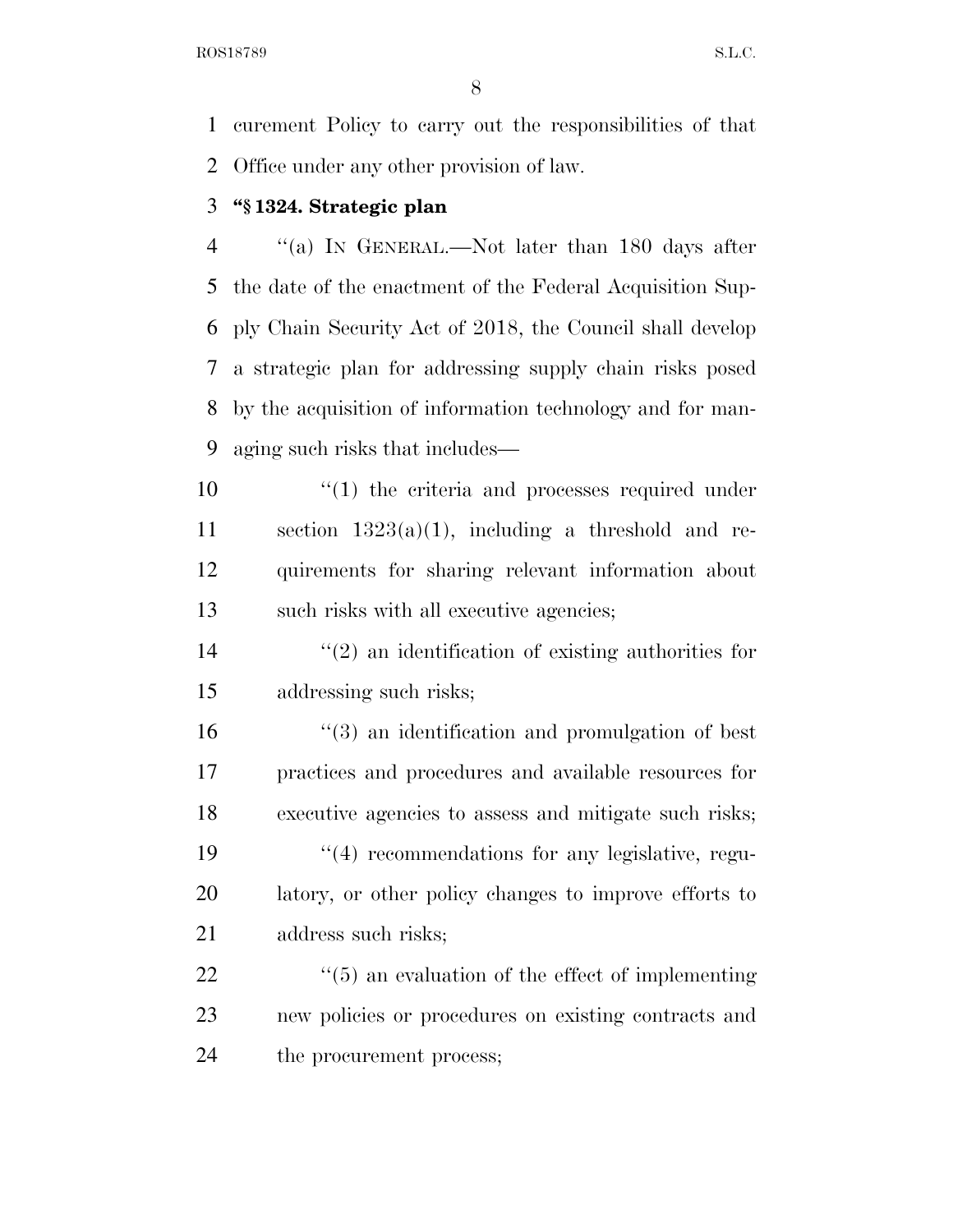| $\mathbf{1}$   | $\cdot\cdot$ (6) a plan for engaging with executive agen-   |
|----------------|-------------------------------------------------------------|
| $\overline{2}$ | cies, the private sector, and other nongovernmental         |
| 3              | stakeholders to address such risks; and                     |
| 4              | $\lq(7)$ plans to strengthen the capacity of all ex-        |
| 5              | ecutive agencies to conduct assessments of—                 |
| 6              | "(A) the supply chain risk posed by the ac-                 |
| 7              | quisition of information technology; and                    |
| 8              | $\lq\lq$ compliance with the requirements of                |
| 9              | this subchapter.                                            |
| 10             | "(b) SUBMISSION TO CONGRESS.—Not later than 7               |
| 11             | days after completion of the strategic plan required by     |
| 12             | subsection (a), the Chairperson of the Council shall submit |
| 13             | the plan to the appropriate congressional committees.       |
| 14             | "§1325. Annual report                                       |
| 15             | "Not later than December 31 of each year, the Chair-        |
| 16             | person of the Council shall submit to the appropriate con-  |
|                | 17 gressional committees a report on the activities of the  |
|                | 18 Council during the preceding 12-month period.            |
| 19             | "§1326. Requirements for executive agencies                 |
| 20             | "(a) IN GENERAL.—The head of each executive agen-           |
| 21             | cy shall                                                    |
| 22             | $\lq(1)$ be responsible for conducting assessments          |
| 23             | of the supply chain risks posed by the acquisition of       |
| 24             | information technology by that agency, developing           |
|                |                                                             |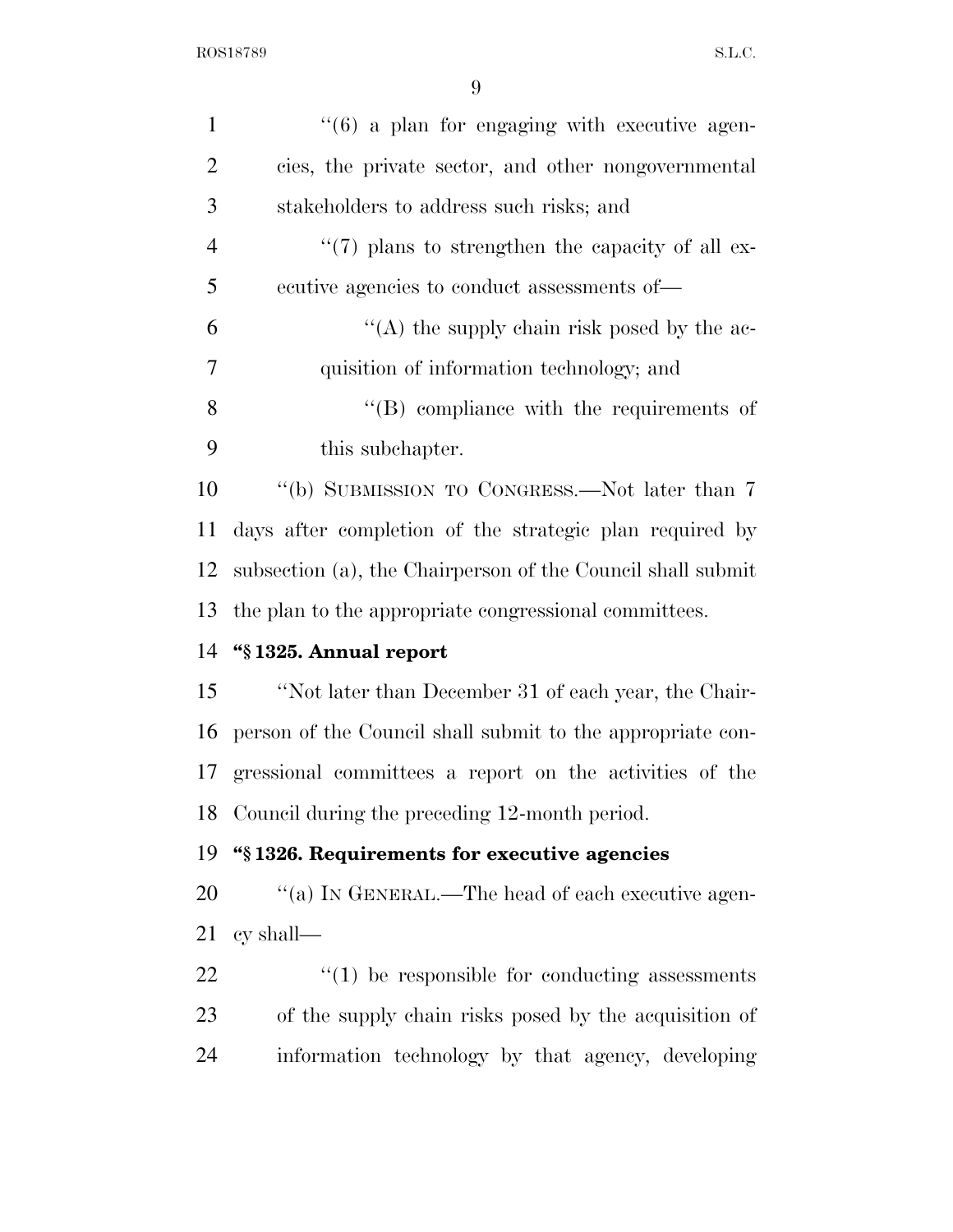mitigation and response requirements, and ensuring ongoing management of such risks;

 $(2)$  share relevant information with other exec- utive agencies as determined appropriate by the Ad- ministrator in a manner consistent with section 1323; and

 $\frac{1}{3}$  ensure that all relevant information, in- cluding classified information, with respect to acqui- sitions of information technology that may pose a supply chain risk, consistent with section  $11 \t 1323(a)(1)$ , is incorporated into existing processes of the agency for conducting assessments described in paragraph (1) and ongoing management of acquisi- tion programs, including any identification, inves-tigation, mitigation, or remediation needs.

16 "(b) INTERAGENCY ACQUISITIONS.—

 $\frac{17}{2}$   $\frac{17}{2}$  IN GENERAL.—Except as provided in para- graph (2), in the case of an interagency acquisition, subsection (a) shall be carried out by the head of the executive agency the funds of which are obligated or expended to conduct the acquisition.

22 "(2) ASSISTED ACQUISITIONS.—In an assisted acquisition, the parties to the acquisition shall deter-mine, as part of the interagency agreement gov-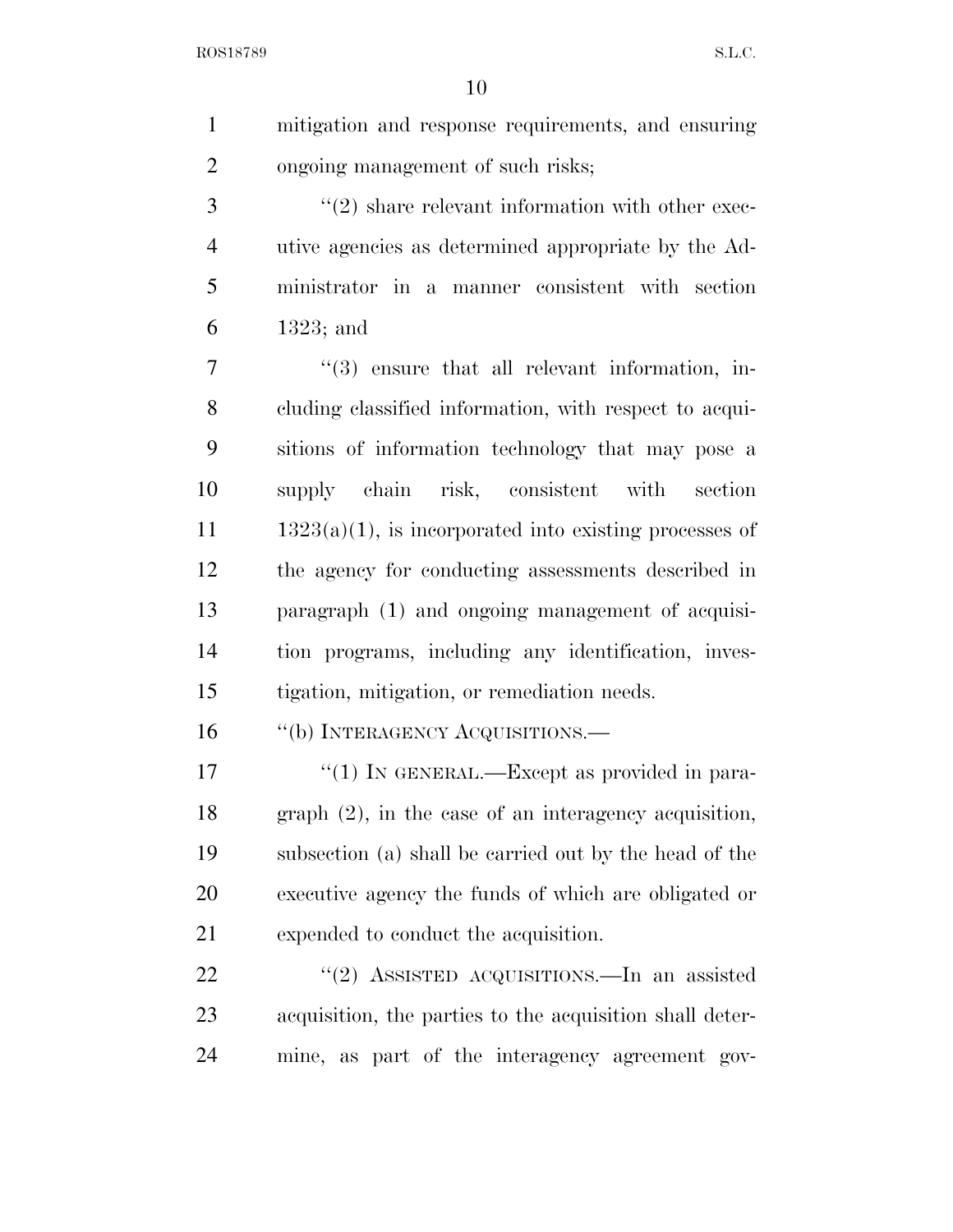|               | erning the acquisition, which agency is responsible |
|---------------|-----------------------------------------------------|
| 2             | for carrying out subsection (a).                    |
| $\mathcal{R}$ | $\lq(3)$ DEFINITIONS.—In this subsection, the       |

 terms 'assisted acquisition' and 'interagency acquisi- tion' have the meanings given those terms in section 2.101 of title 48, Code of Federal Regulations (or any corresponding similar regulation or ruling).

### **''§ 1327. Termination**

 ''This subchapter shall terminate on the date that is 5 years after the date of the enactment of the Federal Acquisition Supply Chain Security Act of 2018.''.

 (b) CLERICAL AMENDMENT.—The table of sections at the beginning of chapter 13 of such title is amended by adding at the end the following new items:

''SUBCHAPTER III—FEDERAL ACQUISITION SECURITY COUNCIL

''Sec. ''1321. Definitions. ''1322. Establishment and membership. ''1323. Functions. ''1324. Strategic plan. ''1325. Annual report. ''1326. Requirements for executive agencies. ''1327. Termination.''.

 (c) EFFECTIVE DATE.—The amendments made by this section shall take effect on the date that is 90 days after the date of the enactment of this Act.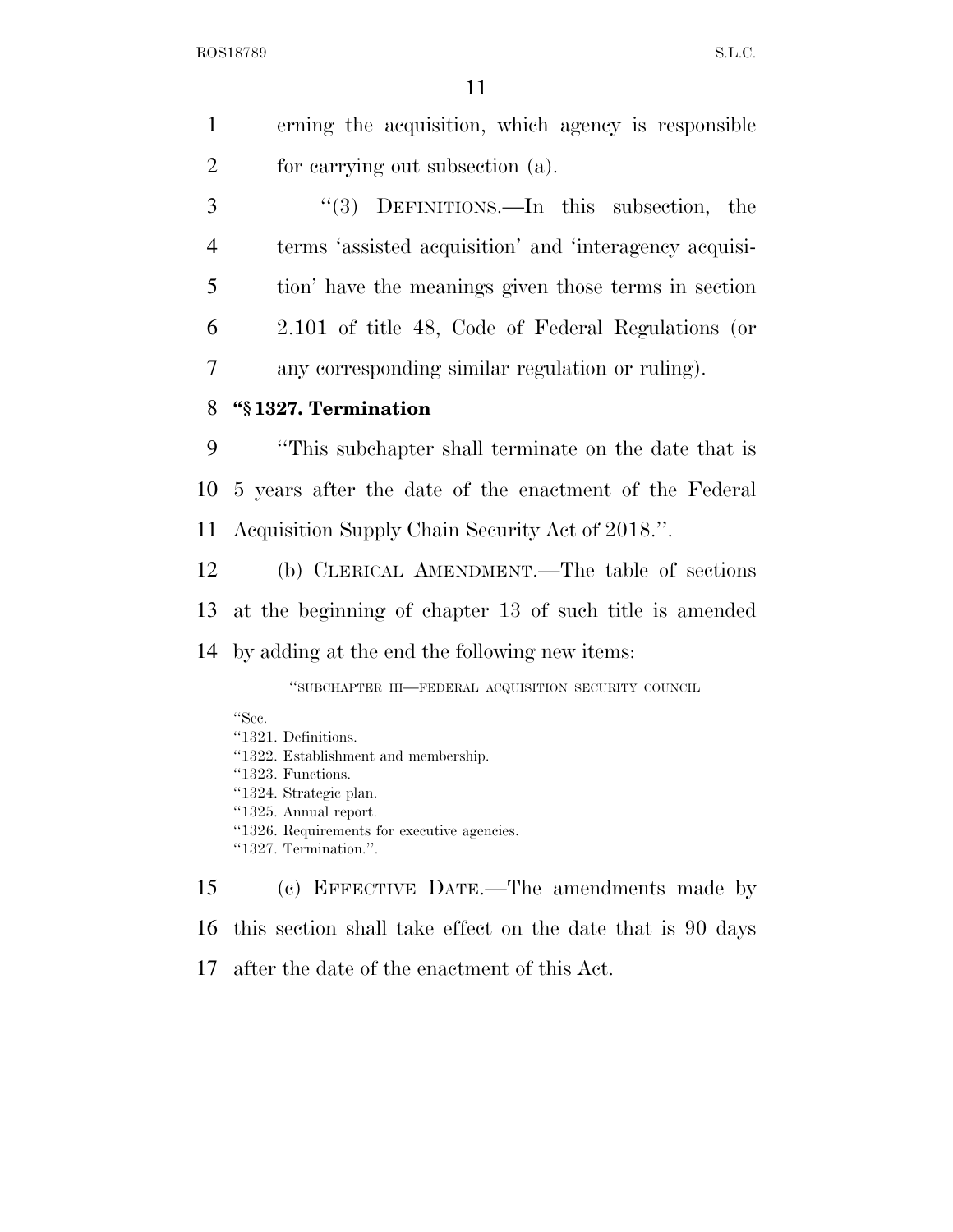|  |  | 1 SEC. 3. RISK ASSESSMENTS FOR INFORMATION TECH- |  |  |
|--|--|--------------------------------------------------|--|--|
|  |  | NOLOGY MADE AVAILABLE TO OTHER AGEN-             |  |  |
|  |  | CIES.                                            |  |  |
|  |  |                                                  |  |  |

 (a) IN GENERAL.—Not later than one year after the date of the enactment of this Act, the head of any execu- tive agency that makes information technology available for procurement by other executive agencies shall—

 (1) identify information technology products made available to other agencies that pose the great-est risk to national security or the public interest;

 (2) complete a risk assessment of information technology products identified under paragraph (1); (3) in each case in which the head of the execu- tive agency identifies a significant supply chain risk posed by information technology—

 (A) make the risk assessment with respect to that information technology available to all executive agencies through the Federal Acquisi- tion Security Council established under sub- chapter III of chapter 13 of title 41, United States Code, as added by section 2; and

 (B) develop a plan to mitigate that risk; and

 (4) develop a vetting process for conducting supply chain risk assessments with respect to pro-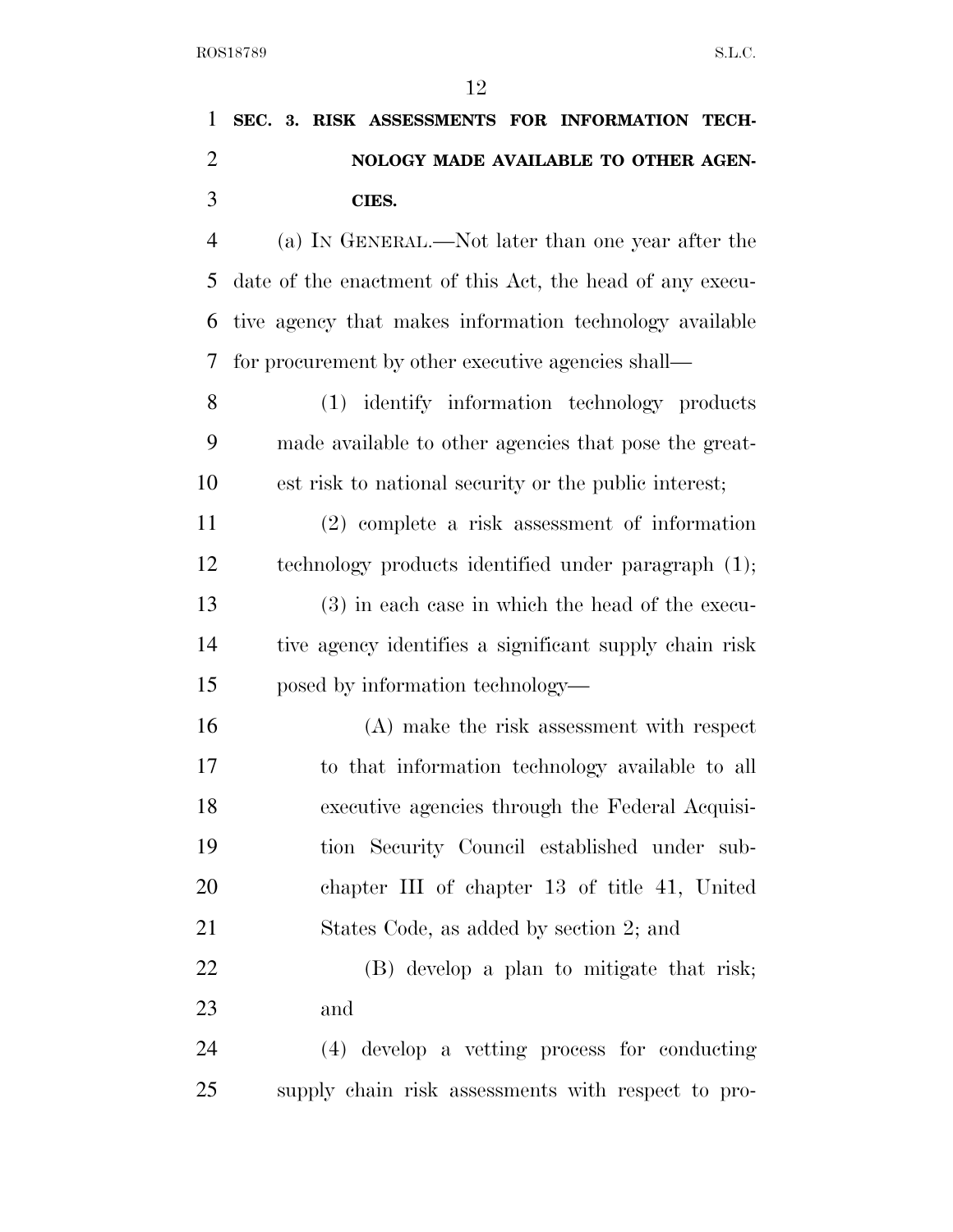spective providers of information technology and make the process available to all executive agencies. (b) ASSISTANCE.—The Secretary of Homeland Secu- rity may— (1) assist executive agencies in conducting risk assessments described in subsection (a) and imple- menting mitigation requirements for information technology; and (2) provide such additional guidance or tools as are necessary to support actions taken by executive agencies under subsection (a). (c) DEFINITIONS.—In this section: (1) EXECUTIVE AGENCY.—The term ''executive agency'' has the meaning given that term in section 133 of title 41, United States Code. (2) INFORMATION TECHNOLOGY.—The term ''information technology'' has the meaning given 18 that term in section 11101 of title 40, United States Code. (3) SUPPLY CHAIN RISK.—The term ''supply chain risk'' has the meaning given that term in sec- tion 4713 of title 41, United States Code, as added by section 4.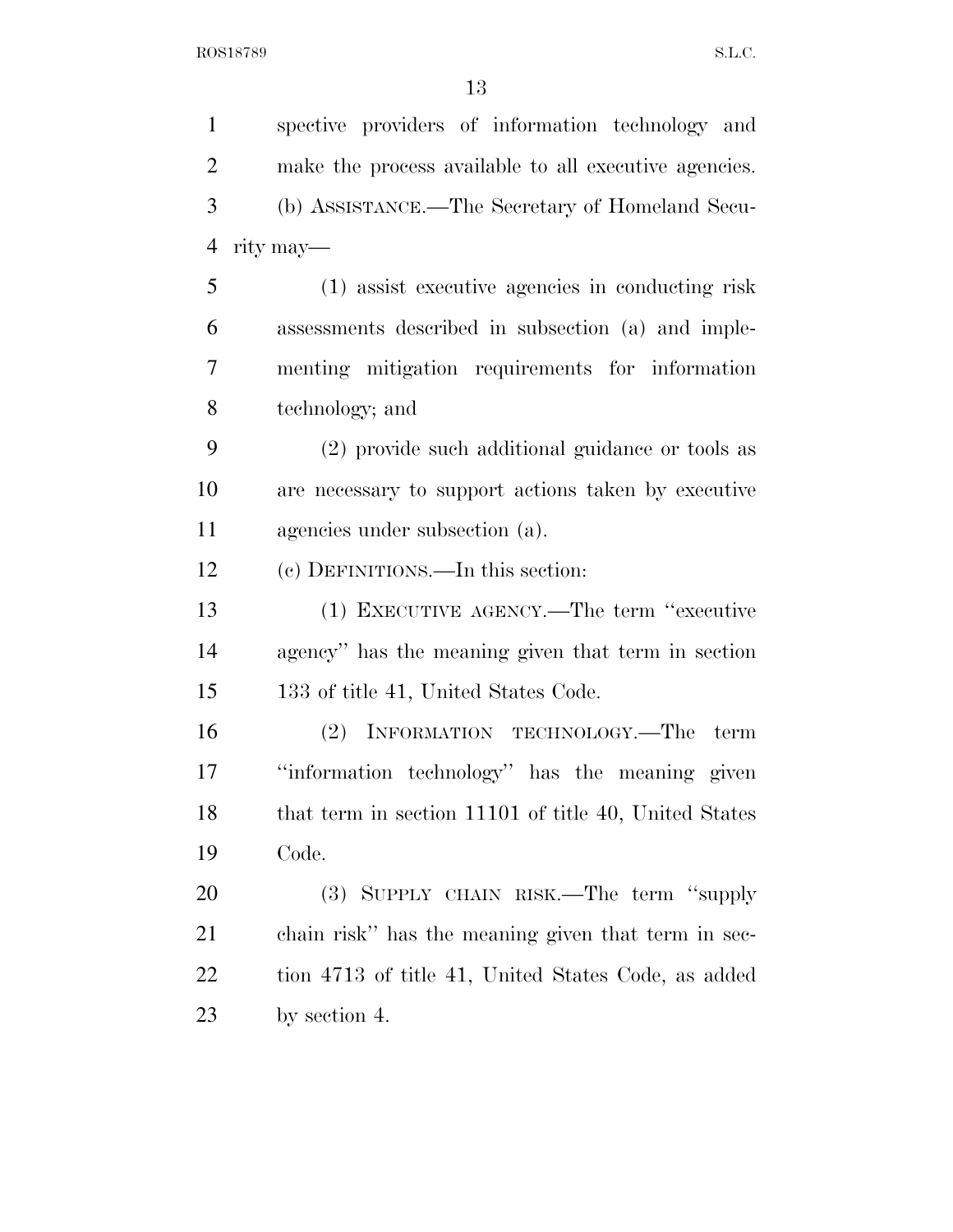| 1              | SEC. 4. AUTHORITIES OF EXECUTIVE AGENCIES RELATING      |
|----------------|---------------------------------------------------------|
| $\overline{2}$ | TO MITIGATING SUPPLY CHAIN RISKS IN THE                 |
| 3              | PROCUREMENT OF<br><b>INFORMATION TECH-</b>              |
| $\overline{4}$ | NOLOGY.                                                 |
| 5              | (a) IN GENERAL.—Chapter 47 of title 41, United          |
| 6              | States Code, is amended by adding at the end the fol-   |
| 7              | lowing new section:                                     |
| 8              | "§4713. Authorities relating to mitigating supply       |
| 9              | chain risks in the procurement of infor-                |
| 10             | mation technology                                       |
| 11             | "(a) AUTHORITY.—Subject to subsection (b), the          |
| 12             | head of an executive agency may—                        |
| 13             | $f(1)$ carry out a covered procurement action;          |
| 14             | and                                                     |
| 15             | $(2)$ limit, notwithstanding any other provision        |
| 16             | of law, in whole or in part, the disclosure of informa- |
| 17             | tion relating to the basis for carrying out a covered   |
| 18             | procurement action.                                     |
| 19             | "(b) DETERMINATION AND NOTIFICATION.—The                |
| 20             | head of an executive agency may exercise the authority  |
| 21             | provided in subsection (a) only after—                  |
| 22             | $\lq(1)$ obtaining a joint recommendation by the        |
| 23             | senior procurement executive and chief information      |
| 24             | officer of the agency, or such other officials of the   |
| 25             | agency as the head of the agency considers appro-       |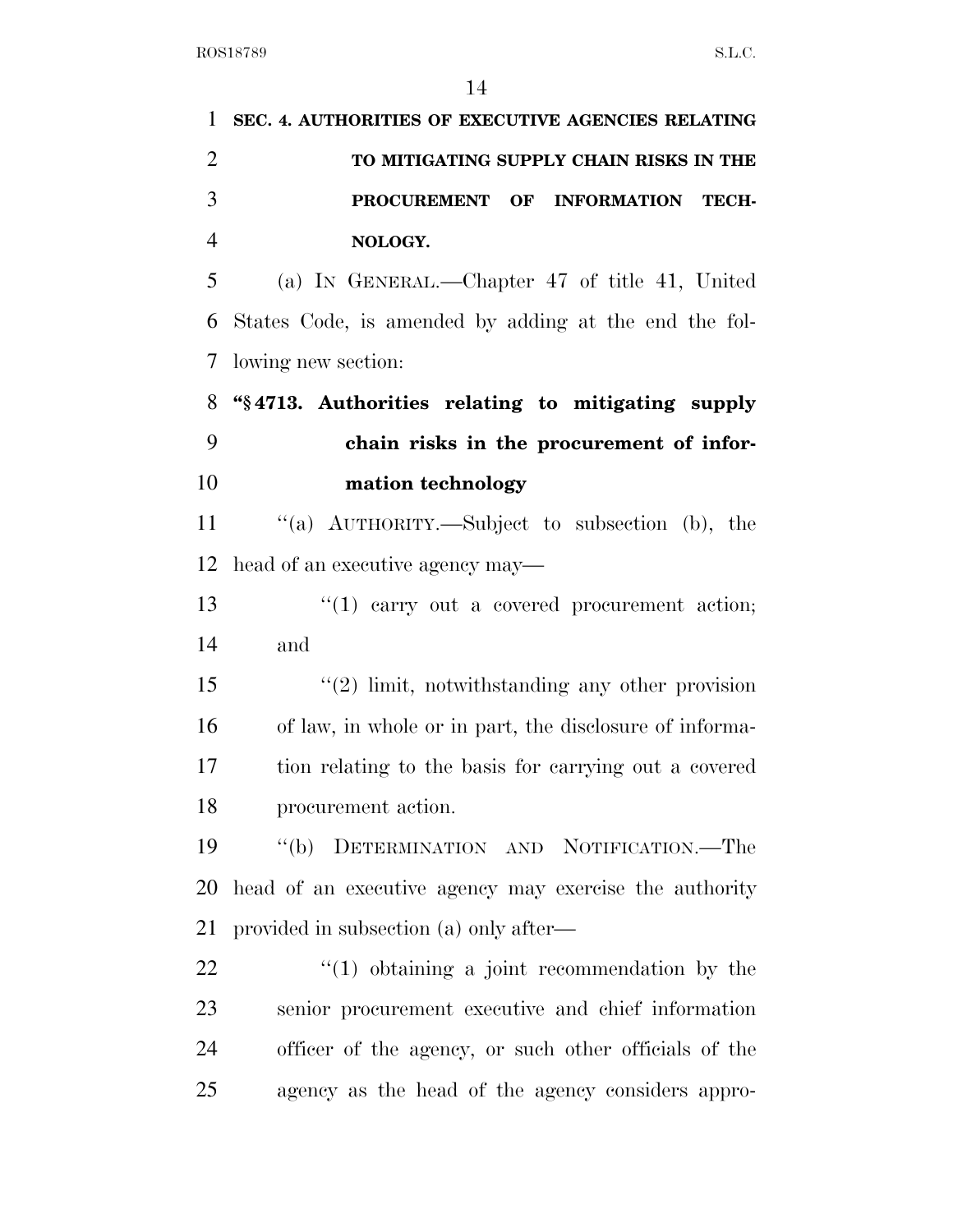| $\mathbf{1}$   | priate, that there is a significant supply chain risk |
|----------------|-------------------------------------------------------|
| $\overline{2}$ | in a covered procurement;                             |
| 3              | $\lq(2)$ making a determination in writing, in un-    |
| $\overline{4}$ | classified or classified form, that—                  |
| 5              | $\lq\lq$ use of the authority under subsection        |
| 6              | $(a)(1)$ is necessary to protect national security    |
| 7              | or the public interest by reducing supply chain       |
| 8              | risk; and                                             |
| 9              | $\lq\lq$ (B) in a case where the head of the agen-    |
| 10             | cy plans to limit disclosure of information under     |
| 11             | subsection $(a)(2)$ , the risk to national security   |
| 12             | due to the disclosure of such information out-        |
| 13             | weighs the risk due to not disclosing such infor-     |
| 14             | mation; and                                           |
| 15             | $"$ (3) providing a classified or unclassified notice |
| 16             | of the determination made under paragraph (2) not     |
| 17             | later than 30 days after making that determination    |
| 18             | to the Federal Acquisition Security Council that in-  |
| 19             | cludes—                                               |
| 20             | $\lq\lq$ a summary of the information re-             |
| 21             | quired for the purchase of property or services       |
| 22             | under this title and any other applicable law re-     |
| 23             | lating to procurement; and                            |
| 24             | $\lq\lq (B)$ a summary of the basis for the deter-    |
| 25             | mination, including a discussion of less intru-       |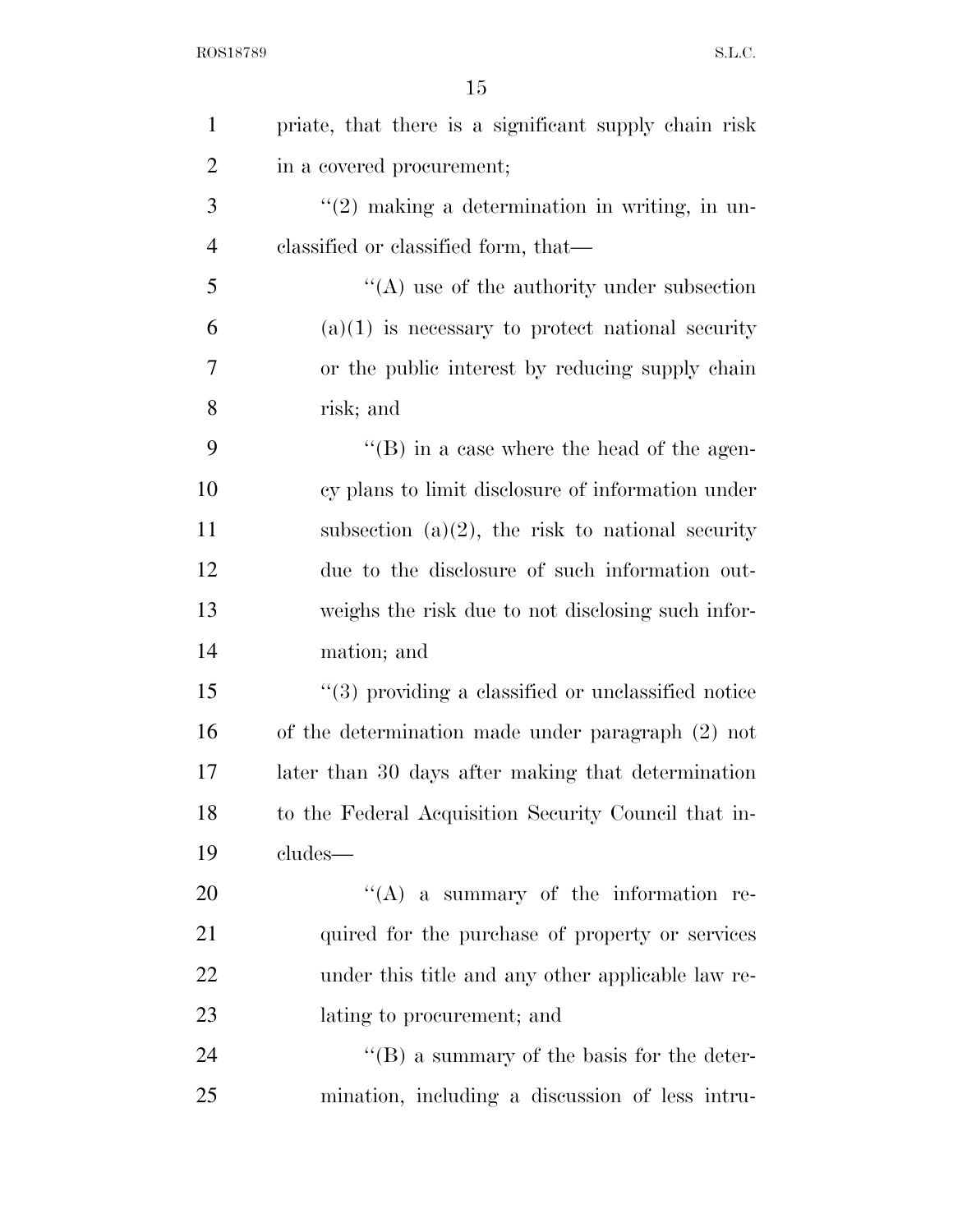| $\mathbf{1}$   | sive measures that were considered and why                |
|----------------|-----------------------------------------------------------|
| $\overline{2}$ | such measures were not reasonably available to            |
| 3              | reduce supply chain risk.                                 |
| $\overline{4}$ | "(c) LIMITATION ON DISCLOSURE.—If the head of an          |
| 5              | executive agency has exercised the authority provided in  |
| 6              | subsection $(a)(2)$ to limit disclosure of information—   |
| 7              | $\lq(1)$ no procurement action undertaken by the          |
| 8              | head of the agency under such authority shall be          |
| 9              | subject to review in a bid protest before the Govern-     |
| 10             | ment Accountability Office or in any Federal court;       |
| 11             | and                                                       |
| 12             | $"(2)$ the head of the agency shall—                      |
| 13             | "(A) notify appropriate parties of a cov-                 |
| 14             | ered procurement action and the basis for the             |
| 15             | action only to the extent necessary to effectuate         |
| 16             | the covered procurement action;                           |
| 17             | "(B) notify and follow notification proto-                |
| 18             | cols as directed by the Federal Acquisition Se-           |
| 19             | curity Council; and                                       |
| 20             | $\lq\lq$ (C) ensure the confidentiality of any such       |
| 21             | notifications.                                            |
| 22             | "(d) REGULATIONS.—The Federal Acquisition Regu-           |
| 23             | latory Council shall prescribe such regulations as may be |
| 24             | necessary to carry out this section.                      |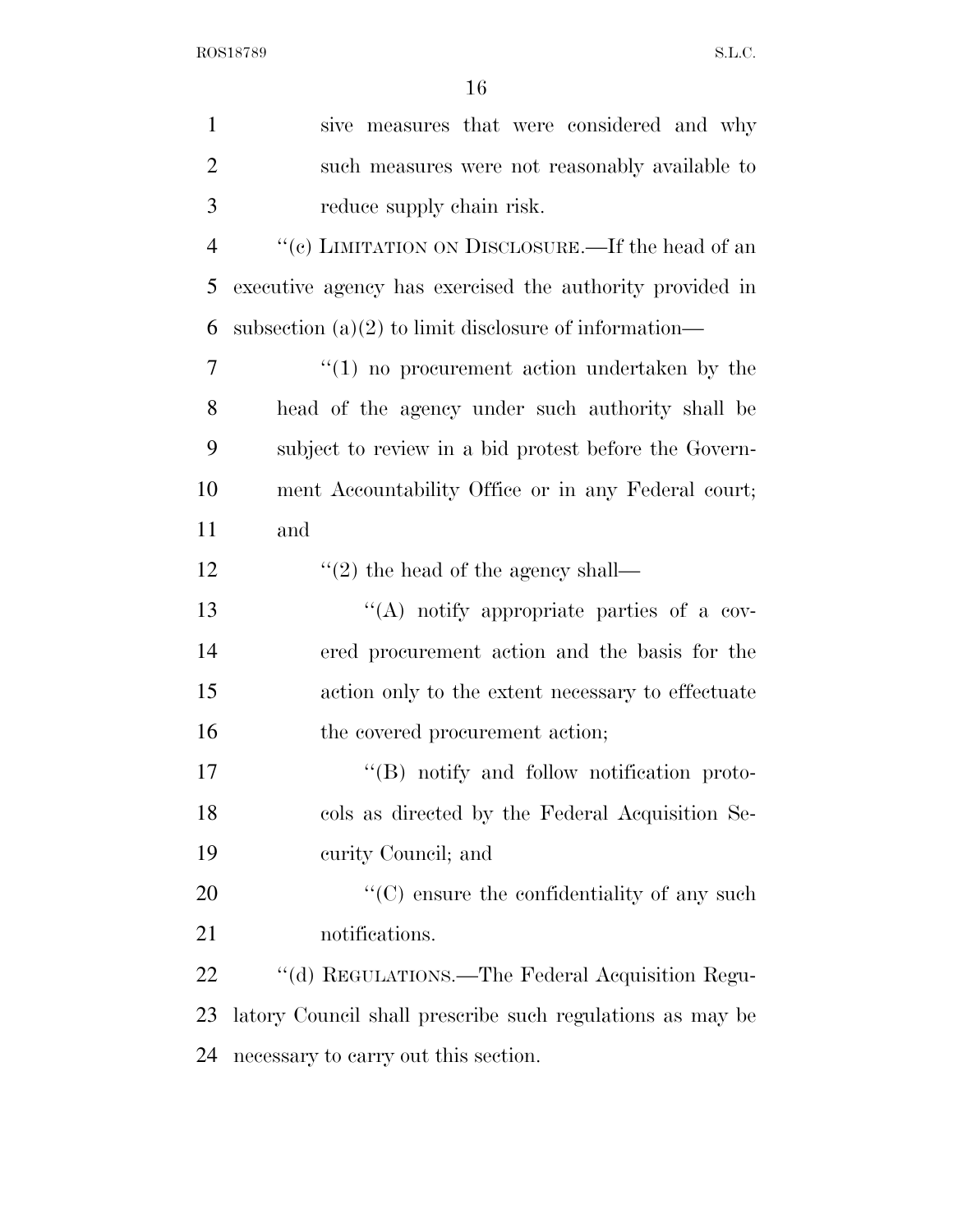''(e) REPORTS REQUIRED.—Not less frequently than annually, the head of each executive agency shall submit to the appropriate congressional committees a report sum- marizing the actions taken by the agency under this sec-tion during the preceding 12-month period.

 ''(f) TERMINATION.—The authority provided under subsection (a) shall terminate on the date that is 5 years after the date of the enactment of the Federal Acquisition Supply Chain Security Act of 2018.

10 "(g) DEFINITIONS.—In this section:

11 "(1) APPROPRIATE CONGRESSIONAL COMMIT- TEES.—The term 'appropriate congressional com-mittees' means—

14 ''(A) the Committee on Homeland Security and Governmental Affairs, the Committee on the Judiciary, the Committee on Appropria- tions, the Select Committee on Intelligence, and 18 the majority and minority leader of the Senate; and

 $\text{``(B) the Committee on Oversight and Gov-}$  ernment Reform, the Committee on the Judici- ary, the Committee on Appropriations, the Committee on Homeland Security, the Perma-nent Select Committee on Intelligence, and the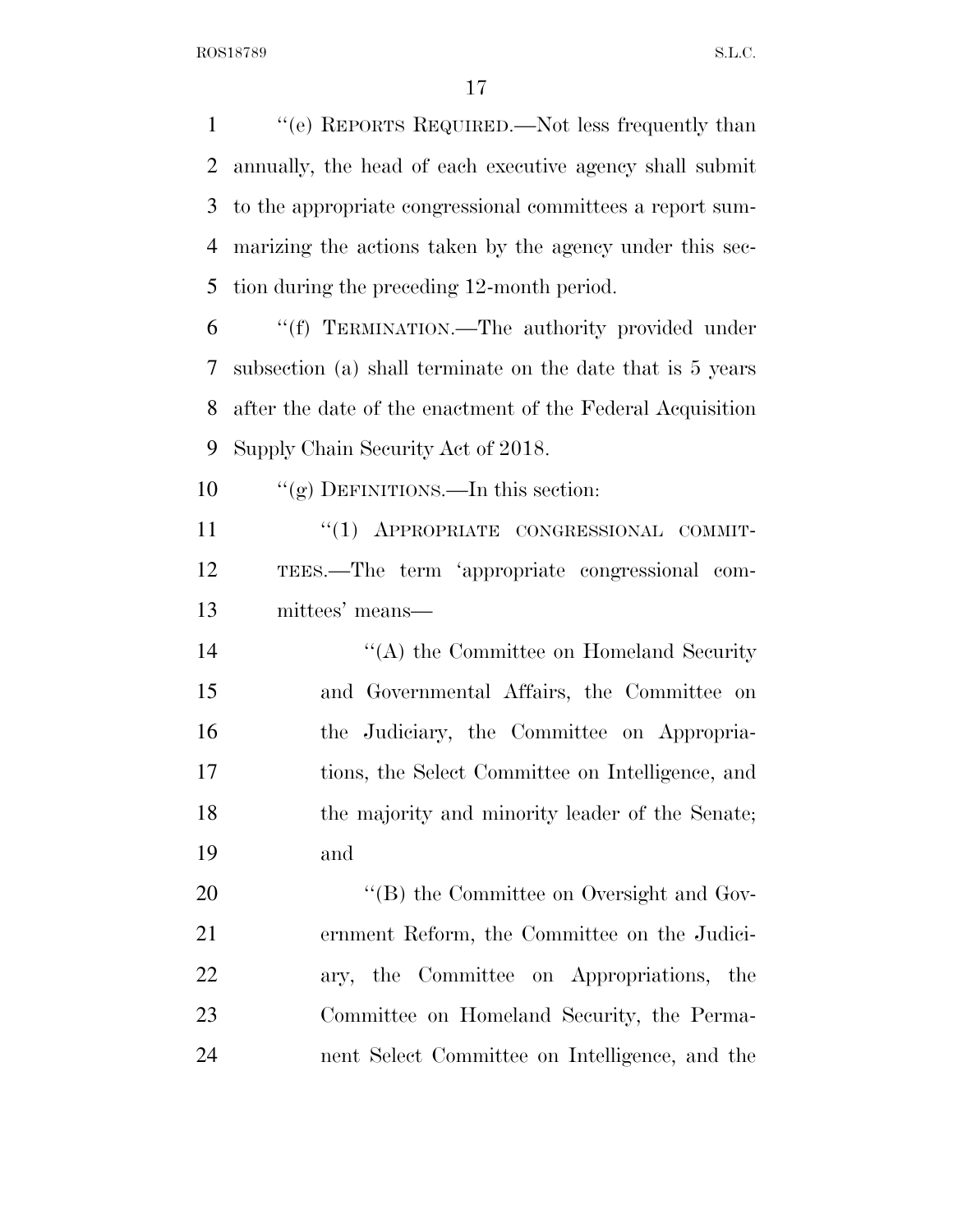| $\mathbf{1}$   | Speaker and minority leader of the House of          |
|----------------|------------------------------------------------------|
| $\overline{2}$ | Representatives.                                     |
| 3              | "(2) COVERED PROCUREMENT.—The term 'cov-             |
| $\overline{4}$ | ered procurement' means—                             |
| 5              | $\lq\lq$ a source selection for information          |
| 6              | technology involving either a performance speci-     |
| 7              | fication, as provided in subsection $(a)(3)(B)$ of   |
| 8              | section 3306 of this title, or an evaluation fac-    |
| 9              | tor, as provided in subsection $(b)(1)(A)$ of that   |
| 10             | section, relating to a supply chain risk;            |
| 11             | $\lq\lq$ the consideration of proposals for and      |
| 12             | issuance of a task or delivery order for informa-    |
| 13             | tion technology, as provided in<br>section           |
| 14             | $4106(d)(3)$ of this title, where the task or deliv- |
| 15             | ery order contract includes a contract clause es-    |
| 16             | tablishing a requirement relating to a supply        |
| 17             | chain risk;                                          |
| 18             | "(C) any contract action involving a con-            |
| 19             | tract for information technology where the con-      |
| 20             | tract includes a clause establishing require-        |
| 21             | ments relating to a supply chain risk; or            |
| 22             | $\lq\lq$ (D) any other procurement in a category     |
| 23             | of procurements determined appropriate by the        |
| 24             | Federal Acquisition Regulatory Council, with         |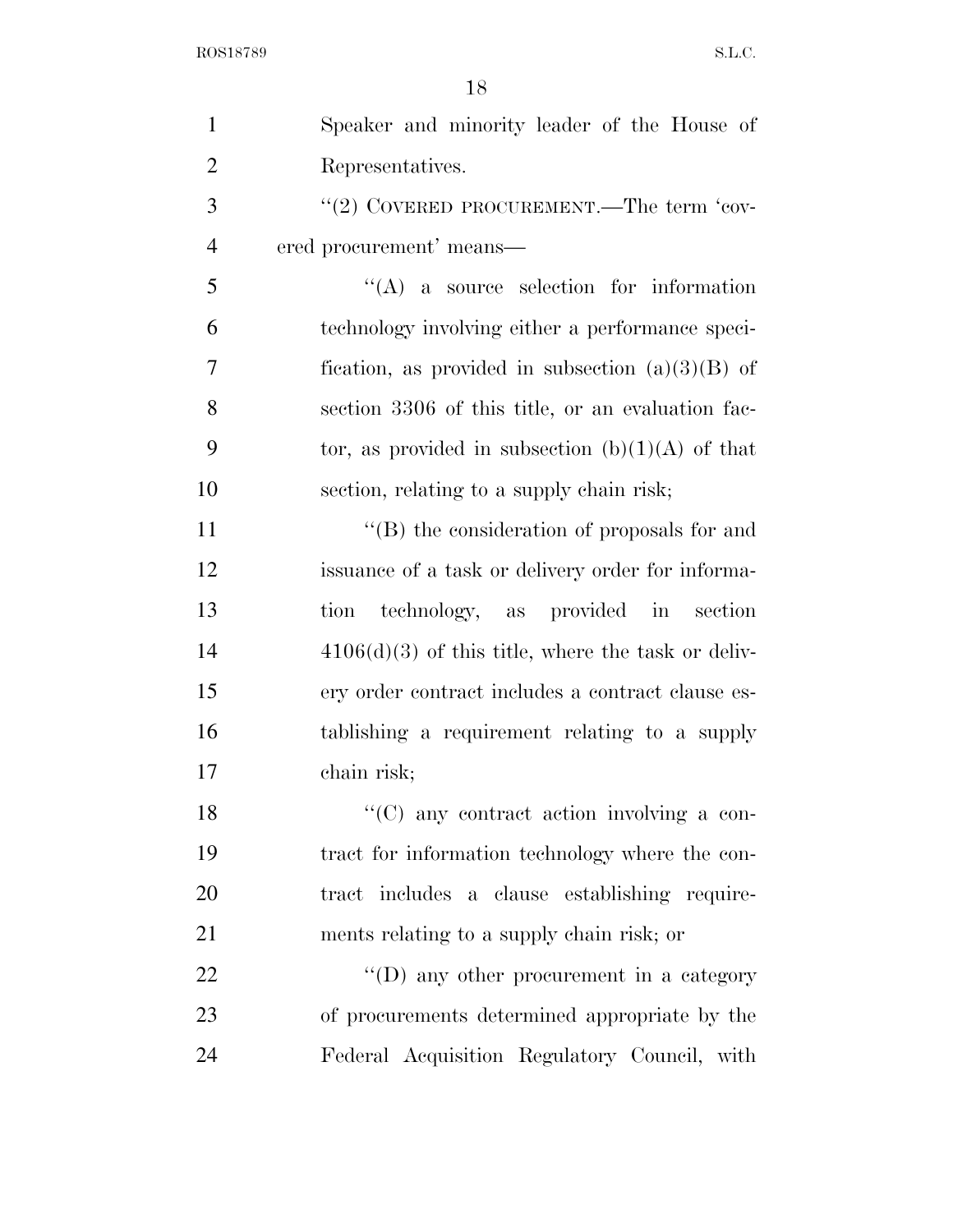| $\mathbf{1}$   | the advice of the Federal Acquisition Security      |
|----------------|-----------------------------------------------------|
| $\overline{2}$ | Council.                                            |
| 3              | "(3) COVERED PROCUREMENT ACTION.—The                |
| $\overline{4}$ | term 'covered procurement action' means any of the  |
| 5              | following actions, if the action takes place in the |
| 6              | course of conducting a covered procurement:         |
| 7              | "(A) The exclusion of a source that fails to        |
| 8              | qualification requirements established<br>meet      |
| 9              | under section 3311 of this title for the purpose    |
| 10             | of reducing supply chain risk in the acquisition    |
| 11             | of information technology.                          |
| 12             | "(B) The exclusion of a source that fails to        |
| 13             | achieve an acceptable rating with regard to an      |
| 14             | evaluation factor providing for the consideration   |
| 15             | of supply chain risk in the evaluation of pro-      |
| 16             | posals for the award of a contract or the           |
| 17             | issuance of a task or delivery order.               |
| 18             | $C$ The decision to withhold consent for            |
| 19             | a contractor to subcontract with a particular       |
| 20             | source or to direct a contractor to exclude a       |
| 21             | particular source from consideration for a sub-     |
| 22             | contract under the contract.                        |
| 23             | "(4) INFORMATION TECHNOLOGY.—The term               |
| 24             | 'information technology' has the meaning given that |
| 25             | term in section 11101 of title 40.                  |